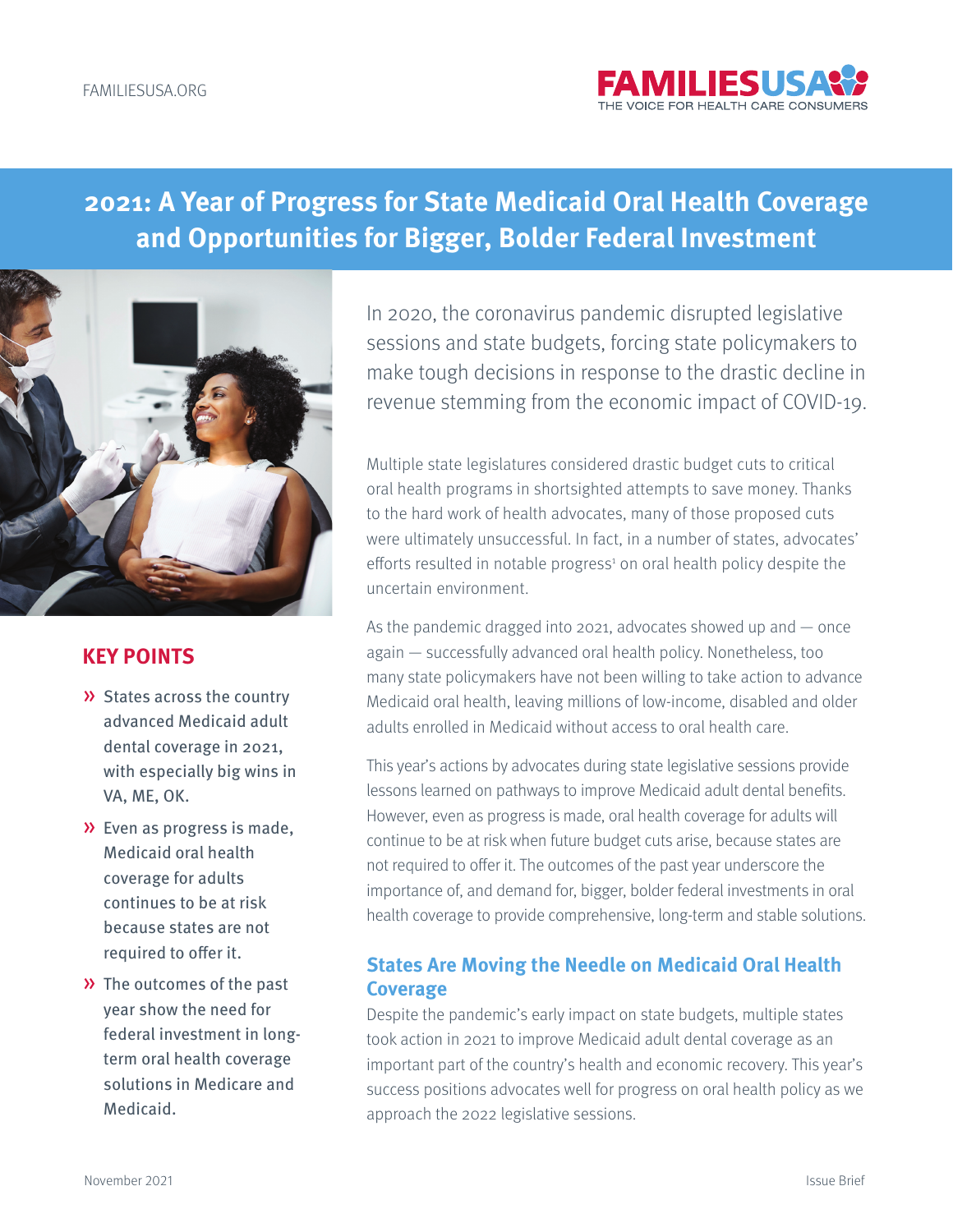#### **Major Wins for Adult Oral Health Coverage**

This year, three states made considerable advancements toward comprehensive oral health coverage in Medicaid, offering excellent lessons on multiple pathways to achieving comprehensive adult dental benefits:

- **»** In late 2020, *Virginia* passed<sup>2</sup> a comprehensive Medicaid adult dental benefit as part of the commonwealth's budget. Virginia implemented the benefit on July 1, 2021, giving 830,000 adults robust dental coverage for the first time. The new benefit covers three dental check-ups per year, cleanings and other preventive services, x-rays and cavity fillings. Previously, Virginia's Medicaid program covered only emergency dental care for adults.
- » After several years of almost getting a new dental benefit across the finish line, **Maine** passed<sup>3</sup> a comprehensive Medicaid adult dental benefit through the state's supplemental budget in late June 2021. This legislative win expands the current emergency-only benefit to extensive coverage, including preventive services; restorative, basic and major treatment; and dentures. The new benefit is set to begin in July 2022 and will provide coverage to over 215,000 adults. Other states that introduced legislation that would expand their current dental benefits to cover comprehensive services include Arizona, Florida, Hawaii, Illinois, Kansas, Minnesota and New Hampshire.
- » In June 2020, **Oklahoma** passed a Medicaid expansion ballot initiative4 that extended coverage to residents with incomes below 138% of the federal poverty level. Coverage began on July 1, 2021. As part of the expansion implementation process, the Oklahoma Health Care Authority, the state's Medicaid agency, improved the state's adult dental benefit, which now provides preventive care including cleanings, fluoride, periodontal scaling, exams, x-rays and dentures.<sup>5</sup> This improved coverage is available to all adults enrolled in Medicaid, including the 120,000 additional Oklahomans who have enrolled in the newly available coverage.

#### **Incremental Improvements to Existing Benefits**

Other states secured small but steady advancements to improve their Medicaid adult dental coverage:

» At the beginning of the pandemic, the **Colorado** legislature capped the state's Medicaid adult dental benefit at \$1,000 per year to lower state spending. This decision put a strict limit on access to necessary dental

This year, three states made considerable advancements toward comprehensive oral health coverage in Medicaid, offering excellent lessons on multiple pathways to achieving comprehensive adult dental benefits: Virginia, Maine, Oklahoma.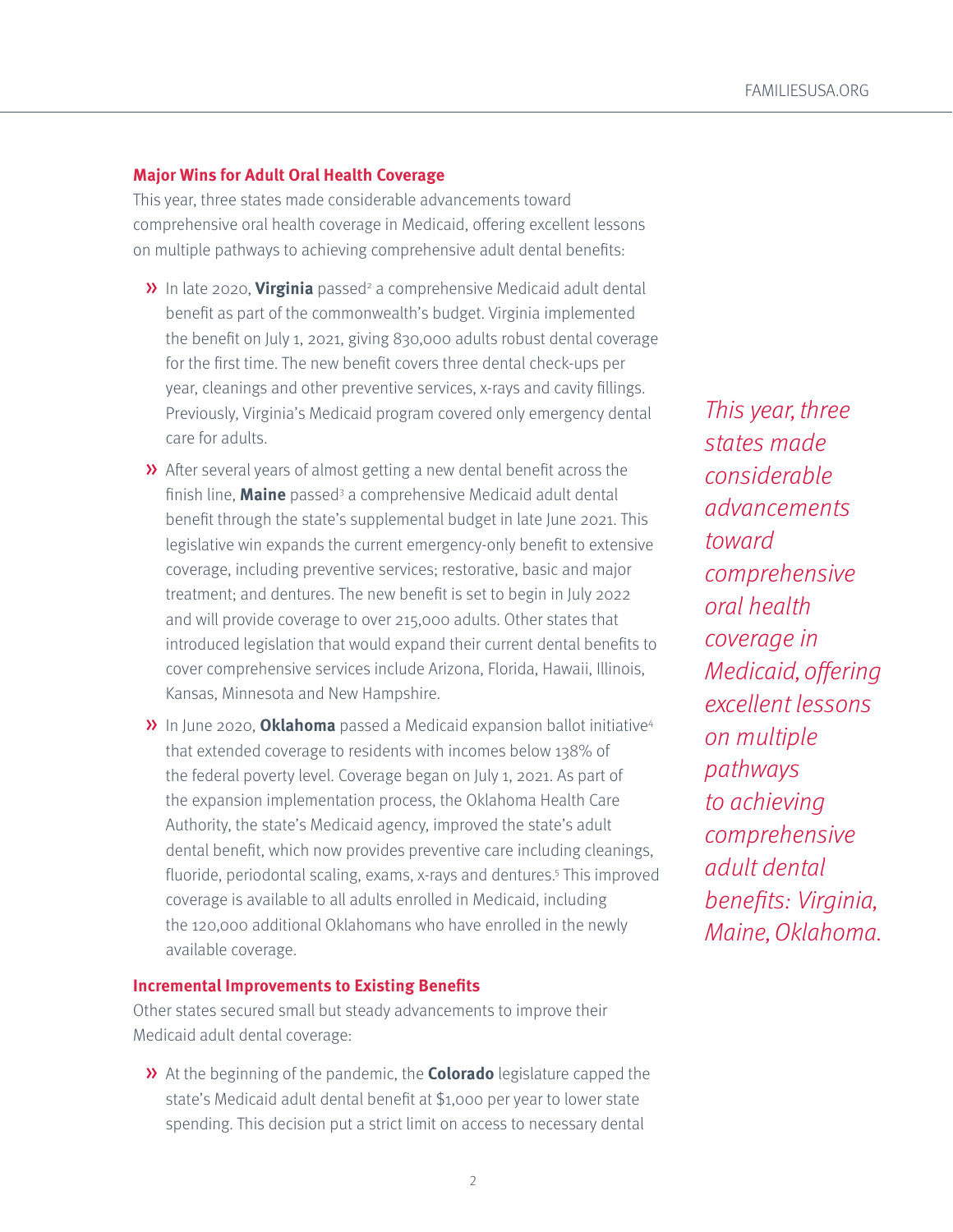services for individuals who rely on Medicaid for oral health care. During the state's 2021 budget process, Colorado<sup>6</sup> repealed the \$1,000 cap, restoring access to comprehensive Medicaid oral health benefits.

- **»** Maryland passed SB 485,7 which will prohibits the state's Medicaid program and its participating managed care plans and organizations from limiting the frequency of dental prophylaxis care and oral health exams per Medicaid enrollee beginning on January 1, 2022. While Maryland's fee-for-service Medicaid program covers only emergency dental care for adults, some adults receive preventive coverage through a managed care plan and/or the state's pilot program for adults with disabilities.
- **»** Maryland also enacted SB 777,<sup>8</sup> which grants additional funding to hospitals and federally qualified health centers for prenatal care. The bill allows for oral and behavioral health services to be included in such care to maintain the health of pregnant individuals.
- » **Minnesota** added periodontal treatment to the state's adult dental coverage benefit in its 2021 state budget.9 This legislation finally restores coverage that was scaled back in response to the Great Recession in 2009.
- **»** The **Ohio** Department of Medicaid<sup>10</sup> made a rule change to add an additional dental cleaning for pregnant people who rely on Medicaid. Pregnant people who are covered by Medicaid will now have access to two dental cleanings per year. The previous benefit only provided for one cleaning per year.

#### **Expanding Oral Health Coverage to Adults with Disabilities**

Adults with disabilities face compounding barriers<sup>11</sup> to oral health care, including a lack of affordable, comprehensive oral health insurance options. Two state legislatures recognized these issues and advanced policy to address these coverage barriers:

**»** The **Louisiana** legislature passed HB 172,<sup>12</sup> which will require the state Medicaid program to cover routine dental care for those 21 and older with intellectual and developmental disabilities. Alongside this bill, HCR 34<sup>13</sup> was adopted, requesting that the Louisiana Department of Health study the financing of dental care for adults with intellectual and developmental disabilities. Newly covered dental services for this population will include diagnostic, preventive, restorative, emergency and other care. This measure will take effect on July 1, 2022.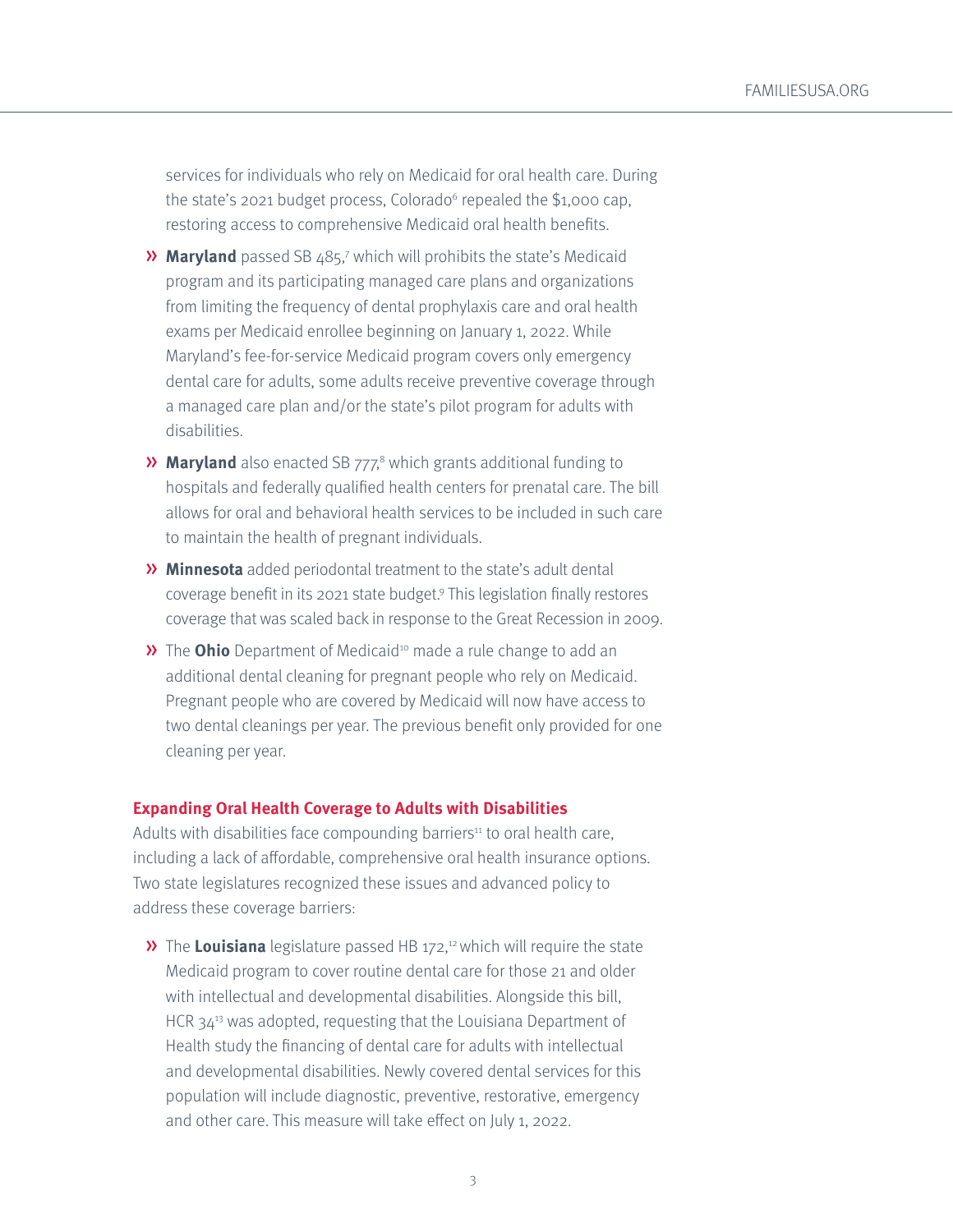» Similarly, in Texas, HB 265814 was signed into law, requiring the Texas Medicaid program to reimburse for one preventive dental visit per year to adults with disabilities who are not enrolled in the STAR+PLUS managed care program. It is important to note that, while this is a step in the right direction, it is not sufficient to meet a person's oral health needs.

#### **Legislative Assessments on Adult Dental Benefits**

During the 2021 legislative session, several states adopted resolutions to continue investigating oral health issues. While these legislative research efforts do not go far enough to help people directly, they will provide important data and context that can help advocates advance their policy change efforts.

- » Governor Larry Hogan of **Maryland** signed SB 10015 into law, creating the Task Force on Oral Health. The task force will study dental care access statewide, analyze and identify barriers to dental services and provide recommendations to eliminate these barriers. Other states that introduced legislation that would create legislative boards dedicated to studying population oral health outcomes include **Kansas** and **Massachusetts**.
- **»** The **Pennsylvania** legislature adopted HR 68<sup>16</sup> in March 2021. This resolution will direct the Legislative Budget and Finance Committee to study and review the availability of dental services in rural areas of the commonwealth and report recommendations for improving access to dental care.

## **Broader State Medicaid Expansion Efforts Provide Opportunities to Improve Access to Comprehensive Coverage, Including Oral Health Coverage Medicaid Expansion Implementation**

Over the last few years, several states passed Medicaid expansion ballot initiatives resulting in thousands of adults gaining health insurance coverage and, often, dental benefits. In **Nebraska**, 17 however, expanded Medicaid coverage that began in October 2020 did not come with improved dental coverage for all adults who qualified for the program. The benefit was tiered. All adults who rely on Medicaid for their health would have coverage for basic services, including physical and mental health care and prescriptions. However, dental and vision services and over-the-counter medications were not covered for specific populations. Low-income, working-age adults were subject to reporting requirements, which included their work hours, volunteering and other activities for 80 hours per month in order to access dental benefits and other important health services.<sup>18</sup> This year, Nebraska withdrew its 1115 waiver,<sup>19</sup>

Over the last few years, several states passed Medicaid expansion ballot initiatives resulting in thousands of adults gaining health insurance coverage and, often, dental benefits.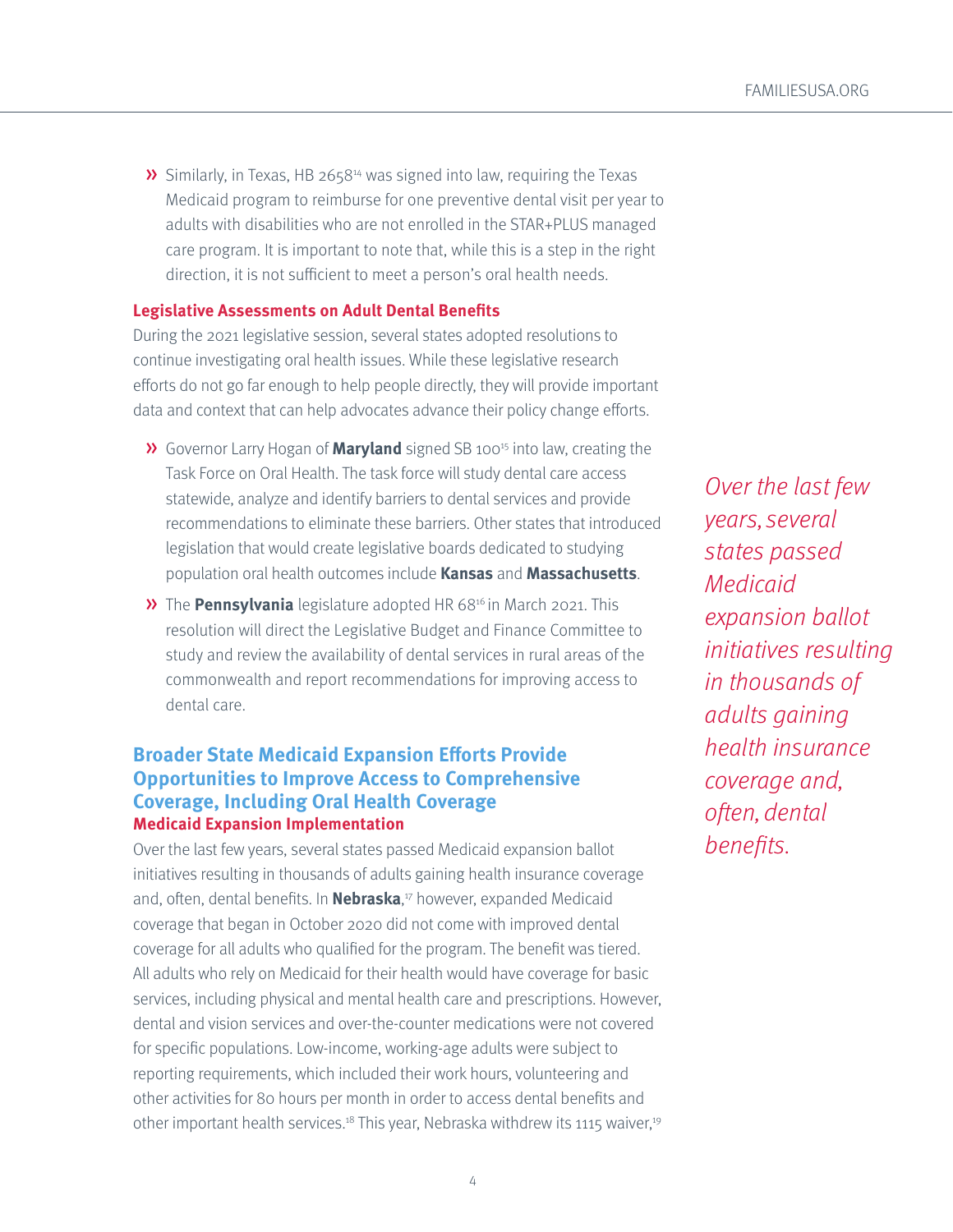clearing the way for all adults enrolled in Medicaid to access dental coverage. Dental benefits will finally be fully available in October 2021.

#### **Medicaid Postpartum Coverage Extensions**

Millions of pregnant people across the country qualify for Medicaid insurance coverage, often including oral health coverage, which they are able to access during pregnancy and for some time during the postpartum period. In many states, Medicaid postpartum coverage ends just 60 days after a baby is born. In 2021, advocates pushed hard to extend Medicaid postpartum coverage to better support maternal and child health, and multiple states followed through.<sup>20</sup> The following states have taken steps to extend Medicaid postpartum coverage from 60 days to 12 months: **California, Colorado, Connecticut, Florida, Illinois, Maine, Maryland, Minnesota, New Jersey, Ohio, South Carolina, Tennessee, Washington** and **West Virginia.**

#### **Expanding Coverage to Undocumented People**

Multiple states introduced legislation that would extend Medicaid coverage to undocumented people so that access to needed health services is available to adults, regardless of immigration status. In addition to other health services, extending Medicaid coverage to undocumented people would provide needed access to oral health care. Half of undocumented people reported<sup>21</sup> not having access to any health and dental insurance due to many factors, including limited options for health coverage and facilities that offer health services and care.22 This year, **California**23 and **Oregon**24 passed legislation that will extend Medicaid coverage to undocumented individuals. Other states that introduced legislation to extend coverage to undocumented people include **Connecticut, Maine** and **New Jersey.**

## **While States' Steady Advancements are Critical, They Do Not Provide Comprehensive Coverage for All Adults**

This year, the action on oral health coverage across states — from Maine to Oklahoma — shows the momentum and need for improved access to oral health coverage, across demographics and political landscapes. What we have now, however, is a patchwork of protections. Adults who live in states that don't take action are left behind, often with higher costs for care, untreated oral health needs and worsened health outcomes. Put simply, state advancements are critical, but they do not — and cannot — ensure that all adults across the country have access to necessary oral health care. Big and bold federal policies are essential to getting comprehensive, sustainable coverage to adults in all states, territories and tribal nations.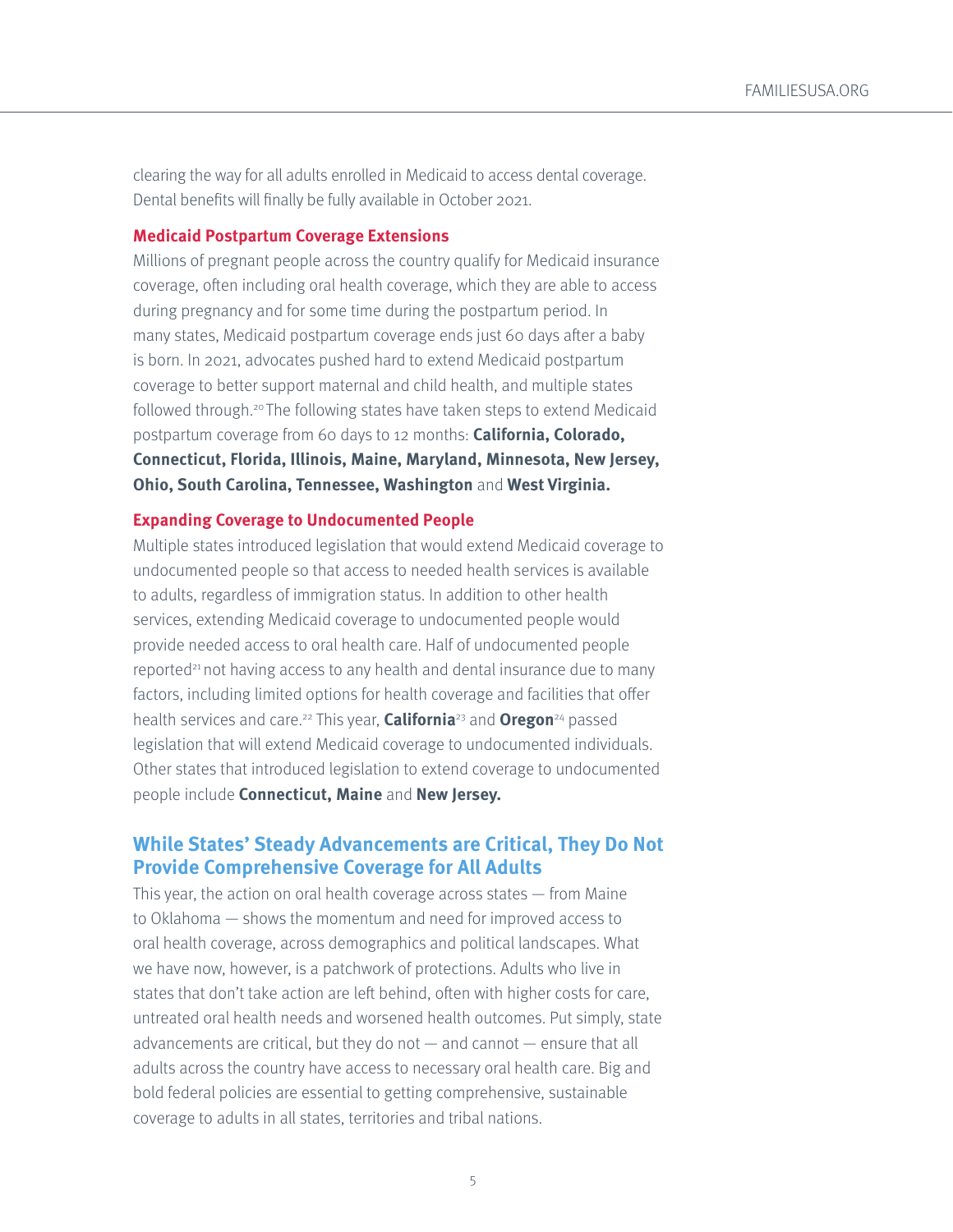The good news is that attention to improving oral health coverage has not only gained traction among state policymakers: there is also significant interest among public and federal policymakers in making national changes.<sup>25</sup> One national poll reported<sup>26</sup> that nearly 90% of Democratic voters and 80% of Republican voters support adding dental coverage to Medicare. Another survey found that six in 10 Americans are concerned that they will need dental care when they're older but may not be able to afford it.<sup>27</sup> Recent media attention has also shined a bright light on how people's lives and health are affected by the lack of affordable oral health care, with increased coverage of oral health issues and personal stories over the past year.<sup>28</sup> The combination of advocate engagement, state action, new research, public support and media attention has fueled Congressional interest.

With growing momentum from across the country, President Biden proposed<sup>29</sup> adding dental, vision and hearing coverage to Medicare in his first annual federal budget proposal. As of this writing, Congress is working on budget reconciliation legislation that includes a commitment to Medicare dental, vision and hearing coverage. This fall, advocates are working hard to move Medicare dental coverage across the finish line, which would provide new access to oral health care to over 60 million older adults and people with disabilities.

Federal action is needed for Medicaid too, and for the first time, Congress introduced legislation to improve dental coverage for adults who rely on Medicaid, the Medicaid Dental Benefit Act.<sup>30</sup> The bill would require states to provide dental coverage for all adults enrolled in Medicaid and increase the federal Medicaid matching rate (FMAP) for the benefit. This investment would ensure that every state has the resources to provide oral health care to adults who need it. While Congress is currently focused on Medicare, this bill is a critical development that could pave the way for future federal action in Medicaid.

2021 is a landmark year for oral health advocates, whether we talk about state policy advancements, public engagement or federal activity. It is clear that policymakers are finally recognizing that oral health is an integral part of health care, and advocates will keep pushing forward to ensure they turn that recognition into meaningful action by establishing strong oral health coverage in both Medicare and Medicaid.

For the first time, Congress introduced legislation to improve dental coverage for adults who rely on Medicaid, the Medicaid Dental Benefit Act.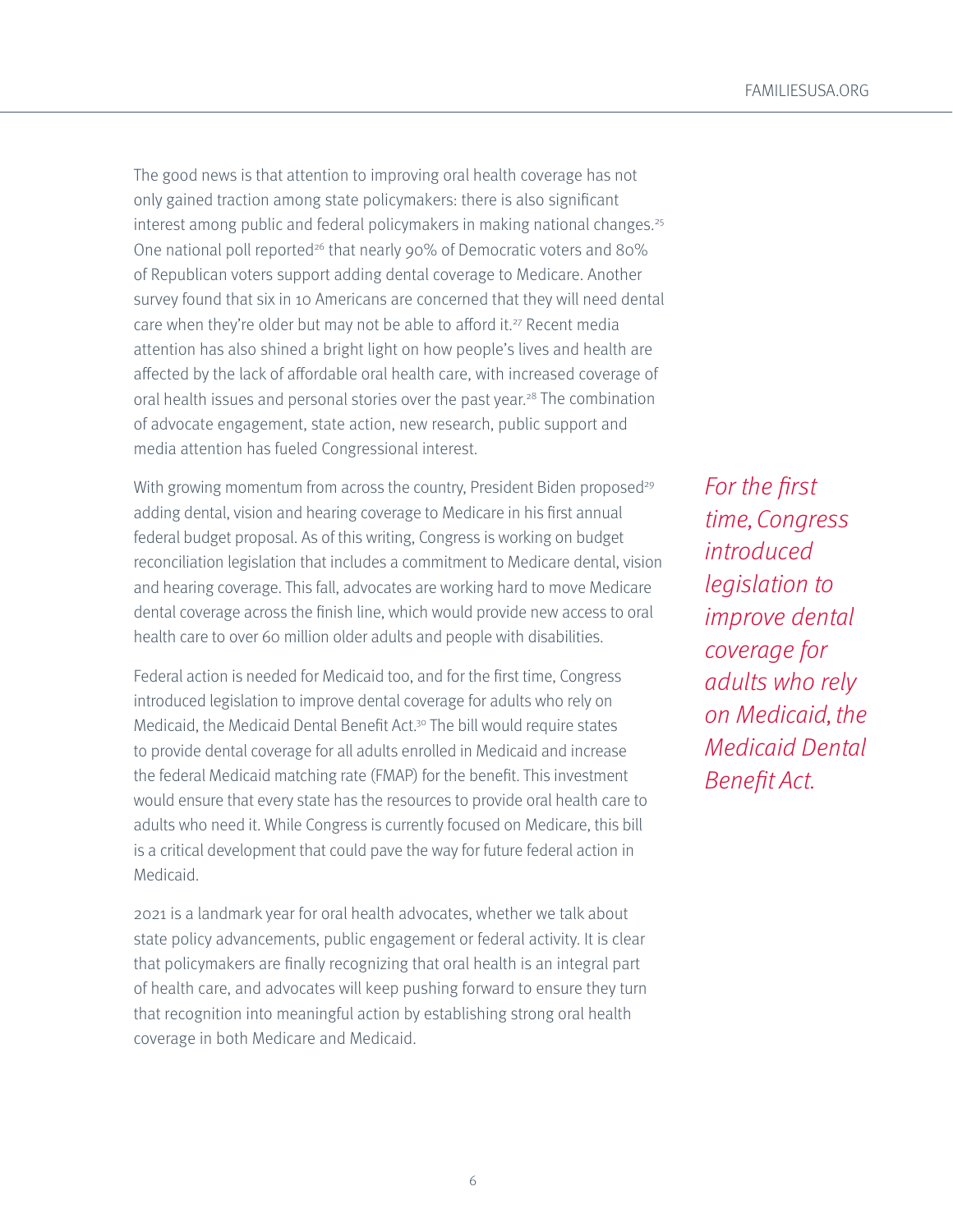#### Endnotes

1 Burroughs, Melissa, Addie Abdel Jawad and Jen Taylor. "Protecting and Expanding Access to Oral Health in 2020: Learning From State Trends in Medicaid Adult Dental Coverage" Families USA, September 10, 2020. [https://familiesusa.org/wp-content/](https://familiesusa.org/wp-content/uploads/2020/09/OH-180_FINAL-Protecting-and-Expanding-Access-to-Oral-Health-in-2020-Analysis-002.pdf) [uploads/2020/09/OH-180\\_FINAL-Protecting-and-Expanding-Access-to-Oral-Health-in-2020-Analysis-002.pdf](https://familiesusa.org/wp-content/uploads/2020/09/OH-180_FINAL-Protecting-and-Expanding-Access-to-Oral-Health-in-2020-Analysis-002.pdf).

<sup>2</sup> "Adult Dental Benefit Resources" Virginia Health Catalyst, 2021. <u><https://vahealthcatalyst.org/adultdentalbenefit/></u>.

<sup>3</sup> Kilrain del Rio, Kathy. "Steps toward Health Care for All: progress so far in 2021!" Maine Equal Justice, July 9, 2021. <u>[https://](https://maineequaljustice.org/blog/steps-toward-health-care-for-all-progress-so-far-in-2021/)</u> [maineequaljustice.org/blog/steps-toward-health-care-for-all-progress-so-far-in-2021/.](https://maineequaljustice.org/blog/steps-toward-health-care-for-all-progress-so-far-in-2021/)

4 Coleman, Akeiisa. "Oklahoma Voters Approve Expanding Medicaid Eligibility in Ballot Measure." The Commonwealth Fund, July 8, 202.0 [https://www.commonwealthfund.org/blog/2020/oklahoma-voters-approve-expanding-medicaid-eligibility](https://www.commonwealthfund.org/blog/2020/oklahoma-voters-approve-expanding-medicaid-eligibility-ballot-measure)[ballot-measure.](https://www.commonwealthfund.org/blog/2020/oklahoma-voters-approve-expanding-medicaid-eligibility-ballot-measure)

5 Martin, Brandon. "OHCA providing additional dental benefits to SoonerCare members" Oklahoma City Fox 25, July 2, 2021. [https://okcfox.com/news/local/ohca-providing-additional-dental-benefits-to-soonercare-members.](https://okcfox.com/news/local/ohca-providing-additional-dental-benefits-to-soonercare-members)

<sup>6</sup> <https://leg.colorado.gov/bills/sb21-211>.

<sup>7</sup> SB485, Sess. of 2021 (Maryland 2021). [http://mgaleg.maryland.gov/2021RS/Chapters\\_noln/CH\\_478\\_sb0485t.pdf](http://mgaleg.maryland.gov/2021RS/Chapters_noln/CH_478_sb0485t.pdf).

<sup>8</sup> SB777, Sess. of 2021 (Maryland 2021). <http://mgaleg.maryland.gov/mgawebsite/Legislation/Details/SB0777>.

9 Walker, Tim. "House, Senate pass omnibus health and human services bill." Minnesota House of Representatives, June 26, 2021. [https://www.house.leg.state.mn.us/sessiondaily/Story/15998.](https://www.house.leg.state.mn.us/sessiondaily/Story/15998)

<sup>10</sup> "Filings for Rule Number 5160-5-01." The Register of Ohio, April 1, 2021. [http://www.registerofohio.state.oh.us/rules/search/](http://www.registerofohio.state.oh.us/rules/search/details/314998) [details/314998.](http://www.registerofohio.state.oh.us/rules/search/details/314998)

11 Fish-Parcham, Cheryl. "Improving Access to Oral Health Care for Adults with Disabilities Can Improve Their Health and WellBeing." Families USA, September 18, 2019. [https://familiesusa.org/wp-content/uploads/2019/10/OH\\_Oral-Health-and-People](https://familiesusa.org/wp-content/uploads/2019/10/OH_Oral-Health-and-People-with-Disabilities_IssueBrief.pdf)[with-Disabilities\\_IssueBrief.pdf](https://familiesusa.org/wp-content/uploads/2019/10/OH_Oral-Health-and-People-with-Disabilities_IssueBrief.pdf).

<sup>12</sup> HB172, Sess. of 2021 (Louisiana 2021). <http://www.legis.la.gov/legis/ViewDocument.aspx?d=1236011>.

<sup>13</sup> HCR34, Sess. of 2021 (Louisiana 2021). <https://www.legis.la.gov/legis/BillInfo.aspx?s=21RS&b=HCR34&sbi=y>.

14 HB2658, Sess. of 2021 (Texas 2021). [https://capitol.texas.gov/BillLookup/Text.aspx?LegSess=87R&Bill=HB2658.](https://capitol.texas.gov/BillLookup/Text.aspx?LegSess=87R&Bill=HB2658)

15 SB100, Sess. of 2021 (Maryland 2021). [http://mgaleg.maryland.gov/mgawebsite/Legislation/Details/SB0100?ys=2021RS.](http://mgaleg.maryland.gov/mgawebsite/Legislation/Details/SB0100?ys=2021RS)

<sup>16</sup> HR68, Sess. of 2021 (Pennsylvania 2021). [https://www.legis.state.pa.us/cfdocs/billinfo/billinfo.](https://www.legis.state.pa.us/cfdocs/billinfo/billinfo.cfm?sYear=2021&sInd=0&body=H&type=R&bn=68) [cfm?sYear=2021&sInd=0&body=H&type=R&bn=68.](https://www.legis.state.pa.us/cfdocs/billinfo/billinfo.cfm?sYear=2021&sInd=0&body=H&type=R&bn=68)

17 "Expanded Medicaid Now Available in Nebraska." Nebraska Appleseed, 2020. https://neappleseed.org/ medicaidexpansion#:~:text=After%20nearly%20a%20decade%20of,Thursday%2C%20October%201%2C%202020.

<sup>18</sup> World-Herald, Martha. "Nebraska opens up Medicaid expansion, drops plan for restrictions." The North Platte Telegraph, June 2, 2021. [https://nptelegraph.com/news/state-and-regional/govt-and-politics/nebraska-opens-up-medicaid-expansion-drops](https://nptelegraph.com/news/state-and-regional/govt-and-politics/nebraska-opens-up-medicaid-expansion-drops-plan-for-restrictions/article_8709c565-8ada-5157-b695-63f74a11dec4.html)[plan-for-restrictions/article\\_8709c565-8ada-5157-b695-63f74a11dec4.html](https://nptelegraph.com/news/state-and-regional/govt-and-politics/nebraska-opens-up-medicaid-expansion-drops-plan-for-restrictions/article_8709c565-8ada-5157-b695-63f74a11dec4.html).

19 Goldman, Maya. "Nebraska Eliminates Tiered Benefits For Medicaid Expansion Population." Inside Health Policy, June 3, 2021. [https://insidehealthpolicy.com/daily-news/nebraska-eliminates-tiered-benefits-medicaid-expansion-population?destina](https://insidehealthpolicy.com/daily-news/nebraska-eliminates-tiered-benefits-medicaid-expansion-population?destination=node/121986) [tion=node/121986.](https://insidehealthpolicy.com/daily-news/nebraska-eliminates-tiered-benefits-medicaid-expansion-population?destination=node/121986)

<sup>20</sup> "Medicaid Postpartum Coverage Extension Tracker." Kaiser Family Foundation, September 9, 2021. https://www.kff.org/ medicaid/issue-brief/medicaid-postpartum-coverage-extension-tracker/#note-0-9.

21 Jarnagin, Nichole. "Dental disparities among US immigrants" RDH, January 1, 2021. [https://www.rdhmag.com/patient-care/](https://www.rdhmag.com/patient-care/article/14188232/dental-disparities-among-us-immigrants) [article/14188232/dental-disparities-among-us-immigrants](https://www.rdhmag.com/patient-care/article/14188232/dental-disparities-among-us-immigrants).